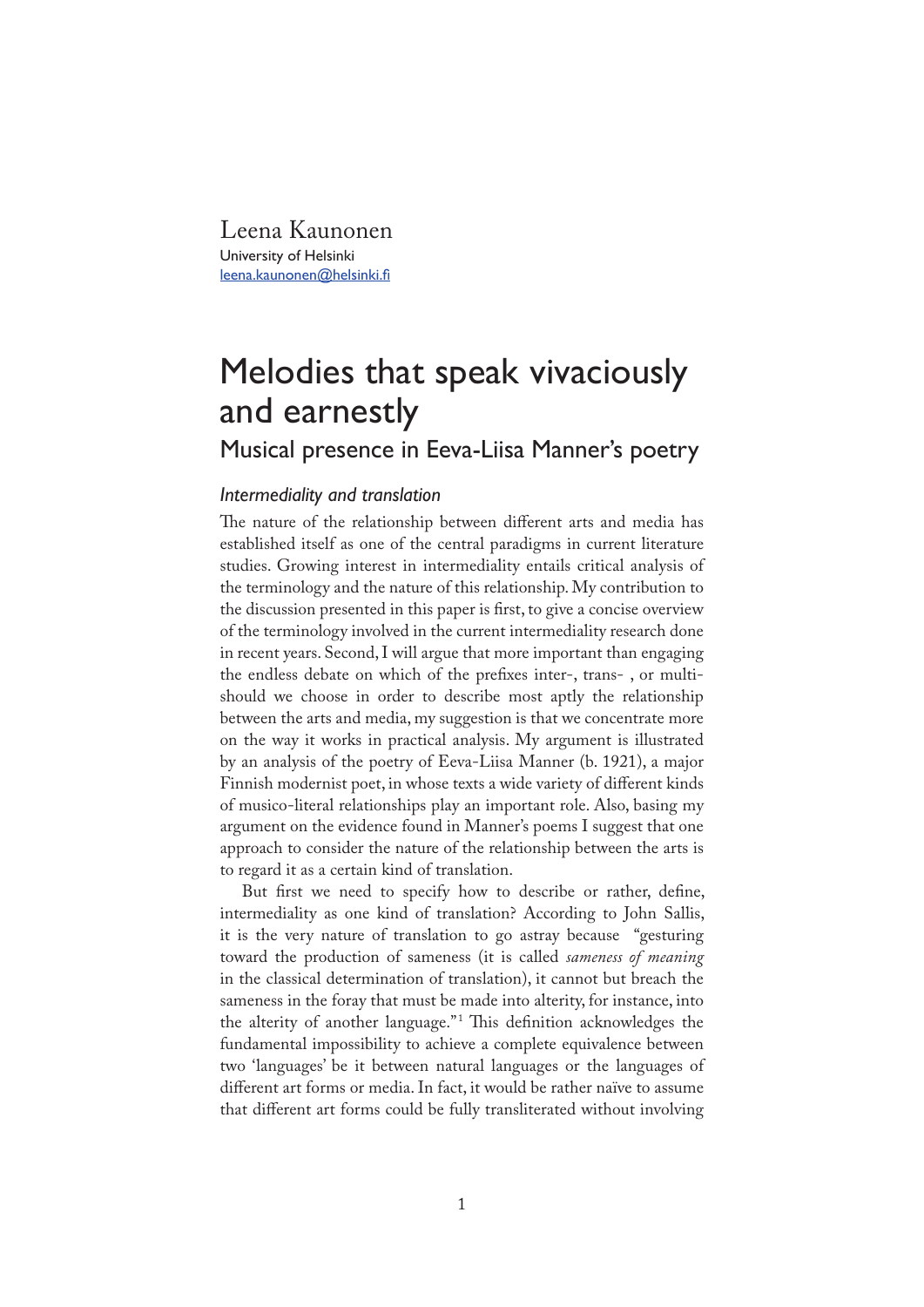fundamental transformations in their structure and as a result in this, in their signification. We cannot, for example, consider intermedial praxis in isolation from socio-cultural developments and aesthetic paradigm shift in the realm of art and aesthetics.<sup>2</sup> But it is quintessential that there is the gesture, the urge towards contact between two languages. Thomas Eicher for his part locates intermedial relationship where the relationships between sign complexes cross the boundaries between different media ("wo Beziehungen zwischen Zeichenkomplexen Mediegrenzen überschreiten").3 So here the important term is the crossing of a boundary. In his discussion, Werner Wolf de�nes the term as the crossing of boundaries between conventionally regarded as distinct communications media.4 Another formulation of his reads as follows: "the participation of more than one medium of expression in the signification of a human artefact.<sup>5</sup>

While there has been uncertainty as to how this contact between language or crossing of borders or participation or gesturing towards the alterity should be understood, Stefanie Stockhurst reminds that it is problematic to speak about *intermediality* because what is actually happening does not take place between the differerent media but rather is characterized by the crossing of the border, and therefore the proper term would be transmediality.<sup>6</sup> In Irina O. Rajewski's terminology, transmediality is the umbrella category with subcategories such as intermediality and intertextuality.7 Another way of illustrating the relationship between the communications media (Kommunikationsmedien) (Wolf) or the sign complexes (Zeichenkomplexen) (Thomas Eichener) is to associate intermediality with the blurring of traditionally ascribed generic and formal boundaries, and the presence of one or more media in the space and form of another medium (Wolf 1999). In fact, there are several interconnected terms and names used to define relations between the arts: sister arts, interart relations, interaction, collaboration, encounter, liaisons, intermediality, collaborative form<sup>8</sup> and composite art<sup>9</sup> In literary study, in particular, there is a stress on signifying processes which involve a plurality of discourses and contacts as well as a concern with texts' encounters with their own semiotic "others": the visual, graphic, plastic, or spatial arts. Kibédi Varga<sup>10</sup> and Hans Lund<sup>11</sup> have divided the possible relations between linguistic and visual signs within a single work of art (e.g., literary text) into three categories: combination, integration, and transformation; transformation is my primary interest. In this area, one finds media that represent or refer to other media, which are indirectly present for the reader, listener, or viewer. For example, a text gives a detailed account of the visual field in the landscape as if it were a two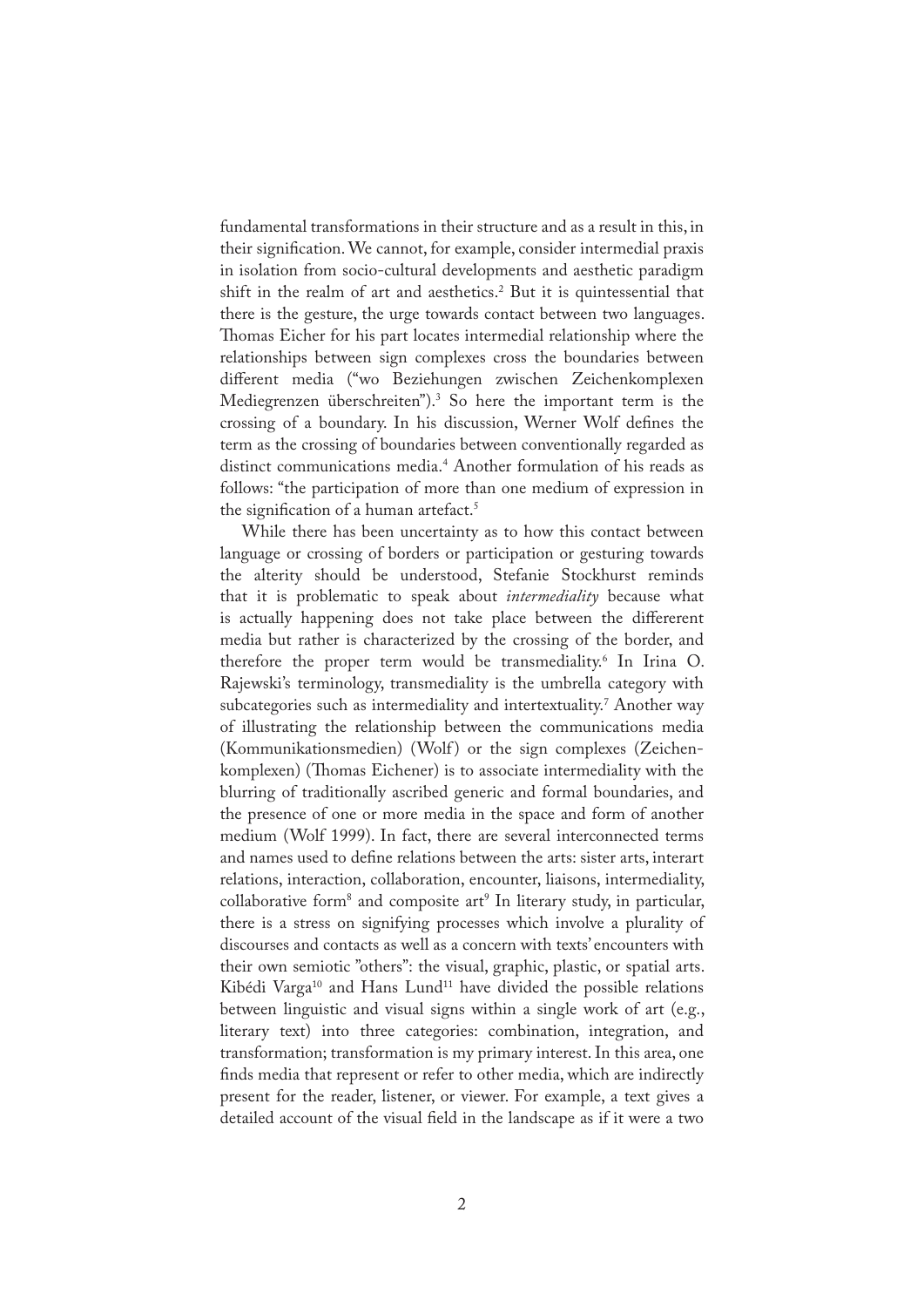dimensional framed picture. Another example of transformation is a poem whose linguistic structure imitates or otherwise refers to musical structure (sonata form, polyphony) or a certain piece of music, J.S. Bach's fugue, for example.

Along with the investigation of the relations between literature and visual arts, musico-literal intermediality is the topic of my present paper. For my purposes, Werner Wolf 's study (1999) is useful reference, since it provides outlines of a general theory of intermediality and its fundamental forms, in which a more specialised theory of the musicalisation of literature and a typology of the forms of musicoliteral intermediality are embedded. The other intermediary relations with literature (painting, graphic art, sculpture, music, and dance) in the texts can also be analysed with Wolf's typology of indirect intermediality. Intermediality as a general term has two approaches. In the case of direct intermediality the intermedial quality of the artefact is immediately discernible on its surface, and the work appears as a medial hybrid, for example opera, which is a mixture (or combination, according to the typology of Varga 1989 and Lund 2002) of drama and music. Indirect intermediality can be defined as the participation of at least two conventionally distinct media in the signification of an art work in which only one medium appears directly with its typical or conventional signifiers and hence may be called the dominant medium, while another one (the nondominant medium) is indirectly present within the first. Music as a transformed medium can be present in a dominant medium (literary text) in several ways.

The main forms of indirect musical presence in literature are described by Werner Wolf<sup>12</sup> as follows: 1. Thematisation: music is present in the form of a) narrative content focalised by the narrator of the characters of fiction, b) paratexts, for example titles, headlines, and c) contextual connections; 2. Evocation of vocal music through associative quotation, and 3. Imitation and showing (the core area of the musicalisation of literature). The latter can be divided into three types of presentations. First, *verbal music* is a particular use of intermedially imitative techniques, but not an independent technique in itself. The criterion of reference is the dominant aspect. It evokes an individual, real or imaginary work of music and suggests its presence in the literary work by referring to it in the mode of thematisation, but above all by making extensive use of the mode of musical imitation, be it in the form of *word music* or of structural and imaginary content analogies. The term word music is a musicalising technique which exploits the basic similarity between verbal and musical signi�ers. Word music aims at poetic imitation of musical sound by making use of pitch, timbre and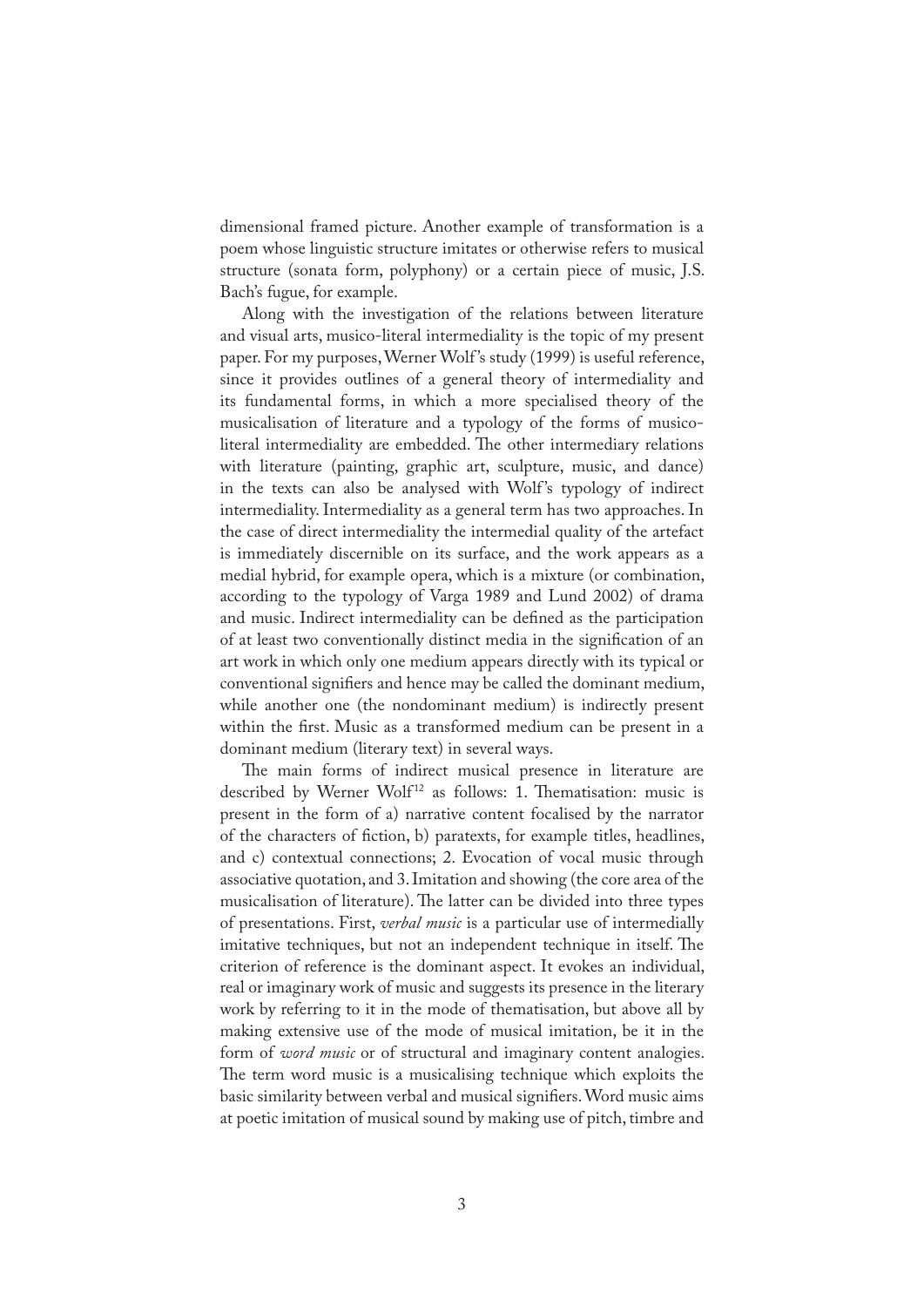rhythm. In all these cases, literary language must be heard rather than merely read.

Second, Formal analogies operate on the levels of textual materiality, phonology, syntax and particularly semantics. They may exploit both specifically literary discursive devices and basic similarities between literature and music: the lay-out of the text, its formal segmentation into stanzas, chapters of paragraphs, typographical devices, thematic or motive recurrences creating patterns suggestive of musical forms, and devices giving the impression of polyphonic simultaneity. The effect may be the imitation of musical microforms and compositional devices, such as echo, ostinato, thematic variation, modulation, polyphony etc., as well as the imitation of macroforms or musical genres, such as the fugue or the sonata.<sup>13</sup>

Thirdly, imaginary content analogies only make use of the literary signifieds, usually in the form of "poetic" imagery but also in the choice of other, narrative correlatives of music (such as a poet overhearing a singing girl). In contrast to word music and structural analogies, imaginary content analogies supply what is absent in music: referential content. A further peculiarity consists in the fact that whereas word music and formal analogies can be used without references to a specific work of music, imaginary content analogies, by their very nature as transpositions of a particular piece of music into a literary text, are usually linked with such specific references.

### *Eeva-Liisa Manner's poetized music*

For Manner as well as for several other Finnish modernist novelists and poets after the Second World War, from the mid-1940s to the end of the 1950, the heyday of Finnish modernism, the inspiration for writing literary works came from other spheres of art, notably music and visual arts. Compared with works of other writers, Eeva-Liisa Manner's texts have the greatest store of multiple intermediate relations. There are references to miniature painting, woodcut, Chinese scroll painting, and famous artists' and composers' works (by Anton Webern and Salvador Dalí, for example). Music is an especially important inspiration for her works. As a transformed medium it can be present in Manner's texts in paratextual, intertextual, referential, thematic, imitative, or some other form of musical presence. Several titles of her poems refer to music, such as: "Kontrapunkti I–II" / "Counterpoint I–II," "Bach," "Omistus Webernille" / "Dedication to Webern," Kunnianosoitus Wilhelm Friedemann Bachille / "Homage to Wilhelm Friedemann Bach," and "Kromaattiset tasot" / "Chromatic levels". Eeva-Liisa Manner started her career as a poet with two collections of poems which were written in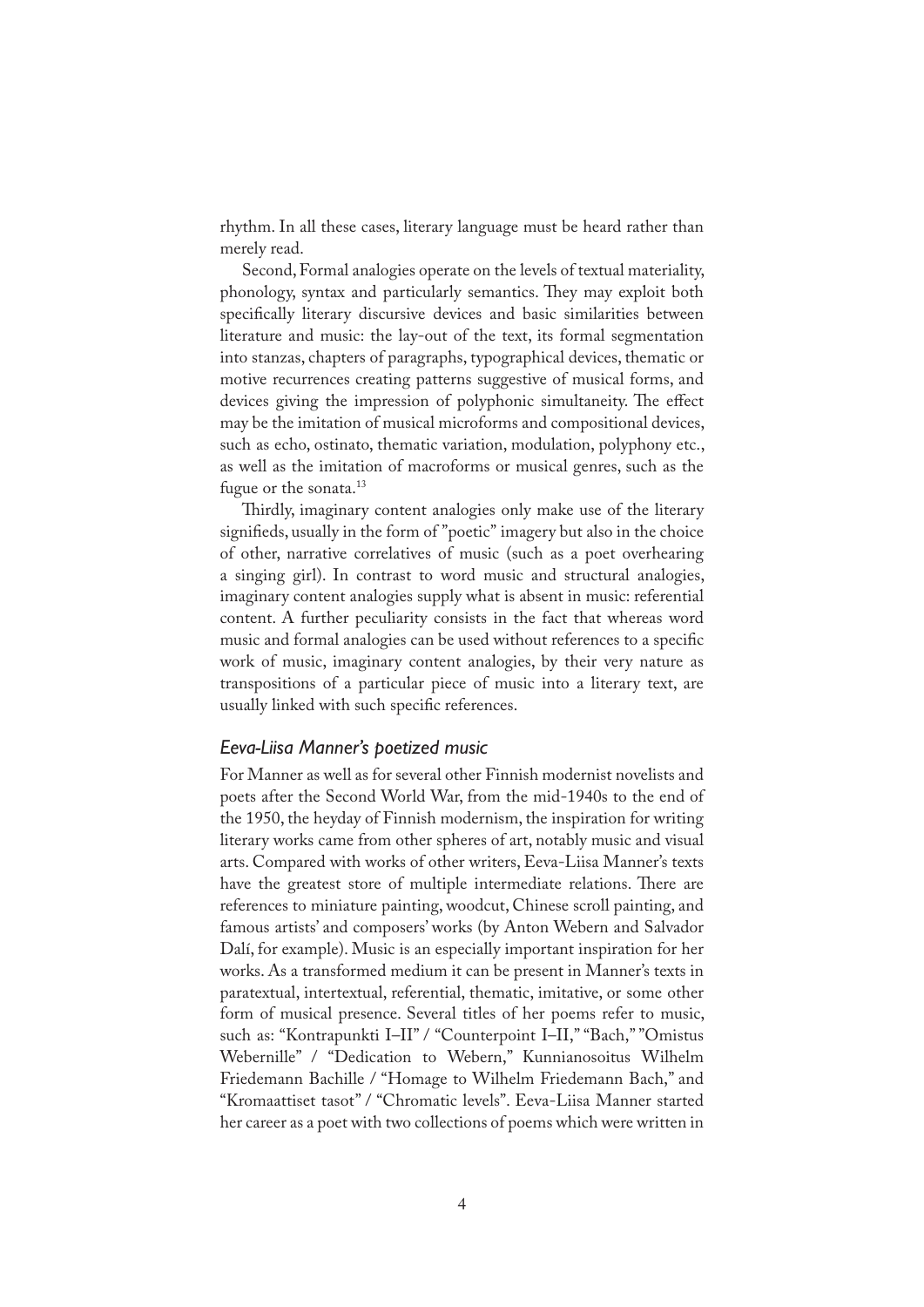regular metric patterns. After that she switched from traditional poetry to modern free verse in order to follow the paradigm shift in Finnish cultural life after the war. It is characteristic for Manner's flexibility that she was capable of modernisizing her poetic style of writing. However, in her poems the close association with music is never lost. In the course of time, the forms of musical presence may vary, but the connection is always there.

In her early collections, the use of regular metre, rhyme and alliteration are suggestive of song and music. To illustrate this form of musical presence, the *word music* to use Wolf 's terminology, I quote here Manner's poem called "Pizzicato": "Mistä tulen minne menen – miksi kaikki tää / josta jotain joka hetki hiven jälkeen jää, / hiven iät olevaista – outo ounastus, / veteen vana viri väre kuulto kimallus? // Mitään ei se lopulta – ja kaikki kuitenkin./ Siinä jatkuu oleminen muodoin tuhansin: / jatkuu jana linnunlennon, humu tuulen puun, / virran vana kymin / kumu kulku maan ja kuun.<sup>14</sup>

It is not necessary to understand Finnish language in order to discover that the acoustic dimension of this poem becomes manifest in the form of melodic sequences and by the means of phrasing, in the respiratory pulse or in the prosodic alternation of long and short syllables. The poem is also packed with rhymes: the word "tää" rhymes with "jää", "ounastus" rhymes with "kimallus", "kuitenkin" with "tuhansin", and "puun" rhymes with "kuun". Particularly interesting are the last lines of the both two stanzas. The sequence of short vowels  $({a', \dot{a}, \dot{a}'})$  in the words "vana viri väre" alternate with words that contain longer vowels, such as "veteen" and "kuulto". In the second stanza the first words of the third line "jatkuu jana" rhyme with those of the fourth line "virran vana". In the third and fourth lines, there is also alternation of long vowels ('u' and 'a') ("tuulen ja puun"; "maan ja kuun") with short vowels ('u' in "humu", "kumu", and "kulku").

The incorporation of musicalizing techniques and verbal music by exploiting the ample resources of Finnish language with its high frequency of long and short vowels typical for their vocal song-like qualities was the common characteristics of Finnish lyric poetry before the Second World War, and for a short time after it before the rise of post-war modernism. There is a considerable variety of other forms of musical presence in Manner's early poems. For example, in her poem "Kirje provinssista" subtitled "kaukaiselle rakastetulle" ("A letter from province" subtitled "to a distant beloved") Manner uses the direction, *con sordino,* usually indicated in musical notation to alter the sound produced: by affecting the timbre, reducing the volume, or both. It is not only the question of giving instructions how to recite the poem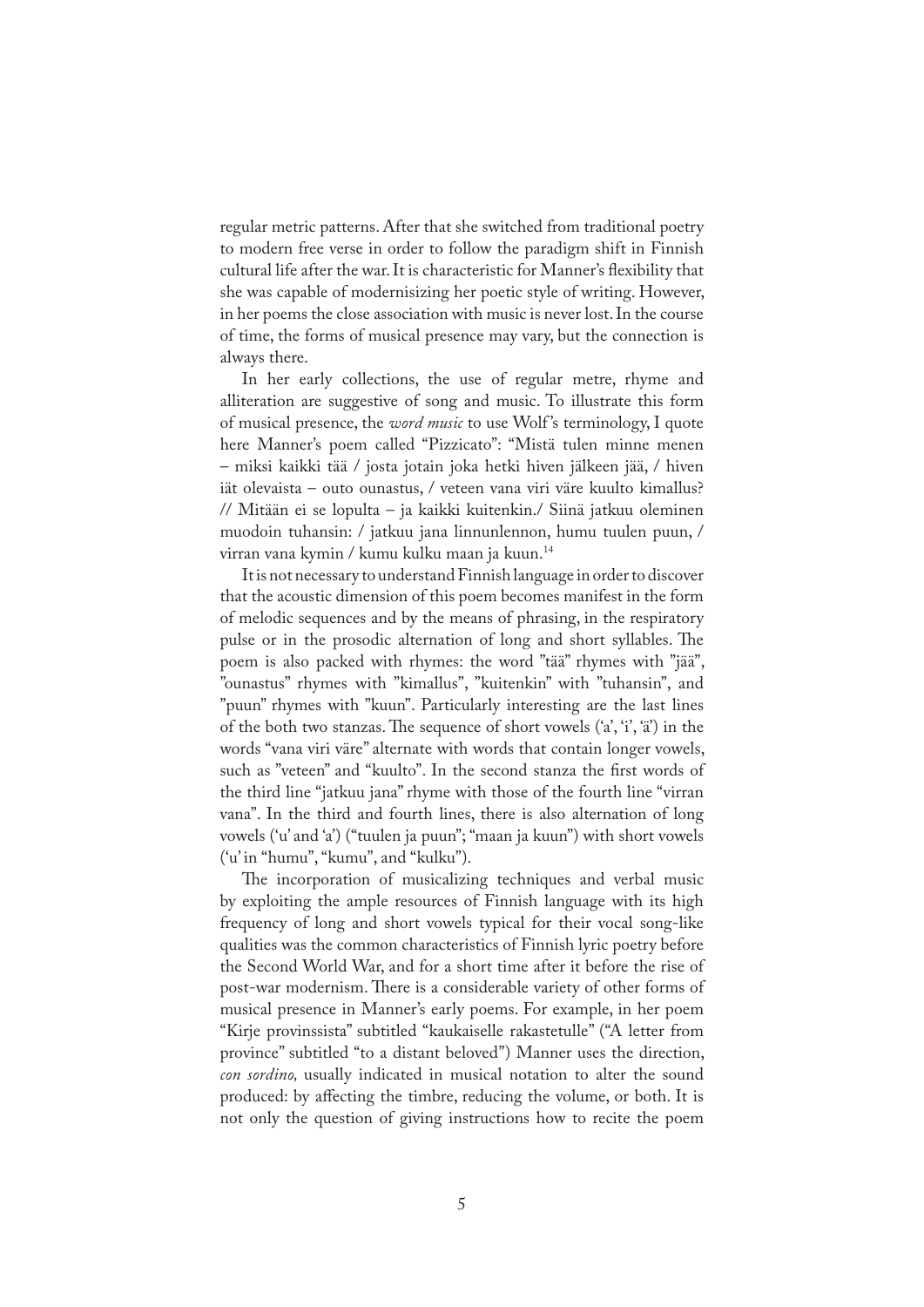but also indicating that the text have an emotional impact. *Con sordino* describes the intimate atmosphere of the poem, its subtle emotional quality. Besides the poems that refer directly to musical terminology as in the poem "Kirje provinssista" there are multiple references to images of singing and song, and musical instruments like violin, lute and harpsichord.

The relationship of the poem "Chromatic levels" with music is especially interesting. Consisting of a total of 530 lines, it is the longest of all the poems contained in the collection *Fahrenheit 121*  (1968). The themes range from the philosophy of Heidegger and the theme of emptiness to the references classical music and jazz. The poem is subtitled "An Introduction to the breaking of captive form." Interpreting the poem's reference to chromaticism is to explore how such concepts as *pitch*, *chroma*, *enharmonic equivivalence* and *chromatic notes* are related to each other. The term *chromatic* derives from the Greek word chroma, meaning color. A "chroma" is an attribute of pitches, just like hue is an attribute of color. Distinct spellings can refer to the same sounding object: B♯3, C4, and D4 all refer to the same pitch, hence share the same *chroma*, and therefore belong to the same pitch class; a phenomenon called enharmonic equivalence. In modern music and notation, an enharmonic equivalent is a note (enharmonic tone), interval (enharmonic interval), or key signature which is equivalent to some other note, interval, or key signature, but "spelled", or named, differently. In other words, if two notes have the same pitch but are represented by different letter names and accidentals, they are enharmonic.15 One could think that this enharmonic equivalence could be seen analogous to the duality of the typography of text and text's acoustic image. This analogy has a historical relevance, because one of the many issues over which Finnish modernists and traditionalists debated was the question; is the modern poem meant to be recited in front of the audience or was it something to be written for a solitary reader only. As is well known, poetry's textual and acoustic identities differ from each other, and this affects the ways poetry is written by poets and heard or read by the audience or readers.

Manner has commented on the poem's connections with music as follows: " $(...)$  I have tried  $(...)$  to apply musical 'models' to the poem whenever it is possible; melodic fragments alternate with long stringlike murmurs, *accelerando* alternate with *ritartando;* additionally, there are smooth descents echoing terrace dynamics and some lamento solos, even so, that poem is not a technical experiment."16 Despite the poem's cryptic title, "Chromatic levels" is obvious that Manner's musicalized, "chromatic" language promises to break a captive form of poetic language.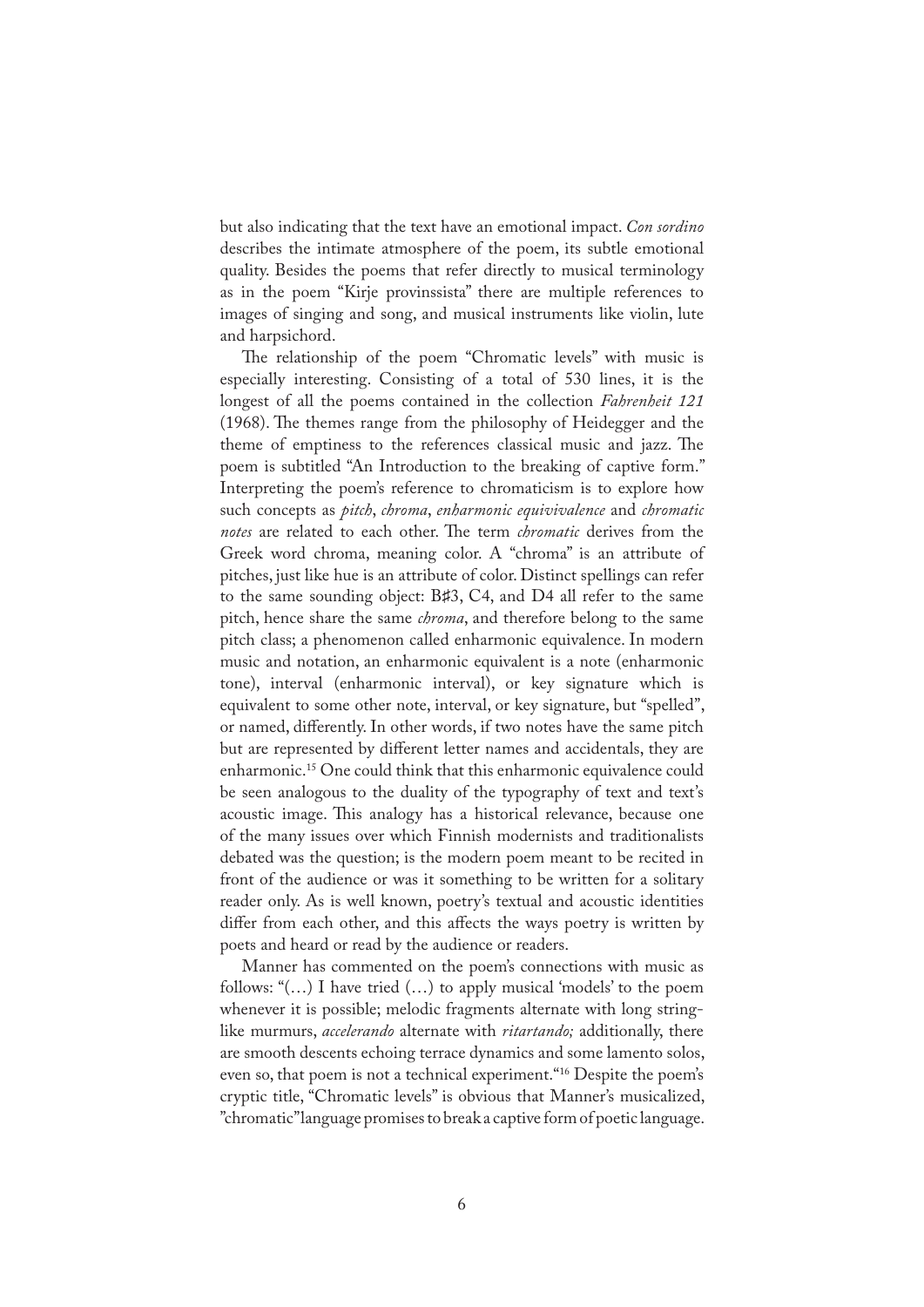Is Manner saying that her art is confined in the restrictive structural parameters of language and outdated poetic forms? The breaking down of traditional forms of literature is reminiscent of the modernist principles of cubist painters, for example, the aim of whom was to break natural forms down into basic geometric parts on the two-dimensional picture plane. Also, the poem's formal innovation is combined with a philosophical treatment of the theme of emptiness, a challenging enterprise for the poet, because emptiness can be defined only by way of negation. Could it be possible to understand the musicalization of the poem as a certain kind of language which identifies something emptiness, for example − which is not translatable into any imaginable sort of language? While discussing the (im)possibility of translation in general terms, John Sallis contemplates the impossibility of translating something into language and the possibility that this impossibility itself can indeed be discussed:

(…) untranslatability can itself become a theme of speech, even to such an extent that the speech may identify, name, or mark something that cannot be said in that very speech, something untranslatable not only into that speech but into any speech whatsoever. One may, for instance, write about how what one *would* say escapes what one does − indeed can – say. In such a case one writes about the untranslatable, supplementing what one writes with a writing that testifies to a certain untranslatability operative in what one writes (...) There are indeed exceptional cases in which that which is attested to be untranslatable into linguistically signifiable meanings comes to provide the very medium of the attestation. In such cases there is a peculiar coincidence of attestation with that to the untranslatability of which it attests.17

In the light of this reflection, I would suggest that musicalized language provides Manner with the means of identifying, of translating the theme of emptiness into the language of poetry. She comments on her writing about the emptiness as follows: "All the de�nitions of emptiness / are reverse. / I cannot say what it is; I can only say what it is not. / I cannot tell about its essence; I can only tell about its / effects."18

I will conclude my paper by exploring how the musical counterpoint is incorporated into Manner's poetry. In her essay, "The Modernist poem" (1957), Manner goes as far as to saying that getting to know Bach's music and understanding it was a vital stimulus to her switching from traditional poetic forms to modern poetry which is structured in a completely new way. Especially inspiring for Manner are the contrapuntal structures of Bach's fugues. The term contrapuntal in music normally applies to music in which independent melody lines play simultaneously – so in a musical composition counterpoint is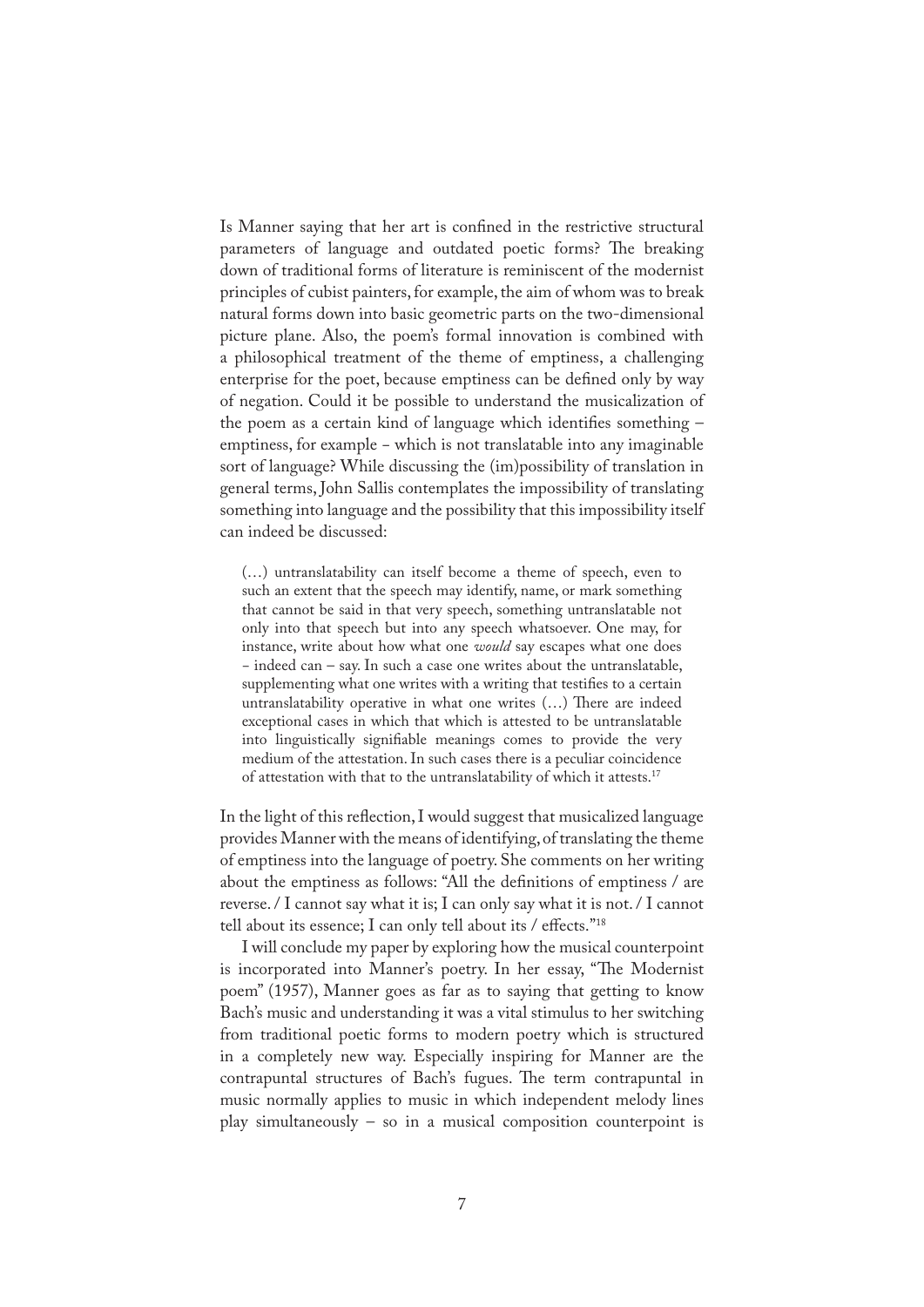the relationship between two or more voices that are independent in contour and rhythm, and are harmonically interdependent. The socalled counter voice plays simultaneously with a given melody; a melody has its counter voice, and in the more complex musical forms such as Bach's polyphonic works, there are several melodies and their counter voices that play simultaneously. In order to demonstrate how the idea of counterpoint works in Manner's poems, it is best to take an example, a poem from the collection of poems *Tämä matka* (1956), which makes explicit its connections to music and which is structured on the idea of contrapuntal organization of ideas.

*Kontrapunkti*  Ne kaikki putosivat sylistäni, puutarha, piha, talo, äänet, huoneet, lapsi: pääskynen ja kala kädessään, putosivat maahan joka kivet työnsi.

Olen tyhjä huone, ilmansuunnat ympärillä, kivet ilman jalkoja, istuvat kivet, opetetut. Mutta kädelläni kohoaa kaikki mitä rakastin, piha, ruusut, saviruukkutalo, täydellinen, talo niin kuin kota, hiljaiset siemenet, kuolema ja liike kudoksessaan,

pieni kaivo, pieni koira, näkymätön kaulanauha. Pieni huone, pienet luukut, pienet vilkkaat nauhakengät sydäntä ja juoksemista varten. Kengät kammiosta eteiseen juoksevat ja vereen rakentavat lapsensormin kivilaiturin kivisiä soutajia varten. Unet niin kuin kivet syvyydessä, luetut, omistetut kuolemalle. Ja luukuista, korvista viritetyt linnut leijailevat naurua nokassaan, mozartin pisaroita zart zart 19

(*Counterpoint:* // They all fell from my lap, / garden, yard, house, voices, rooms, / the child, a swallow and a fish in her hand, / they fell to the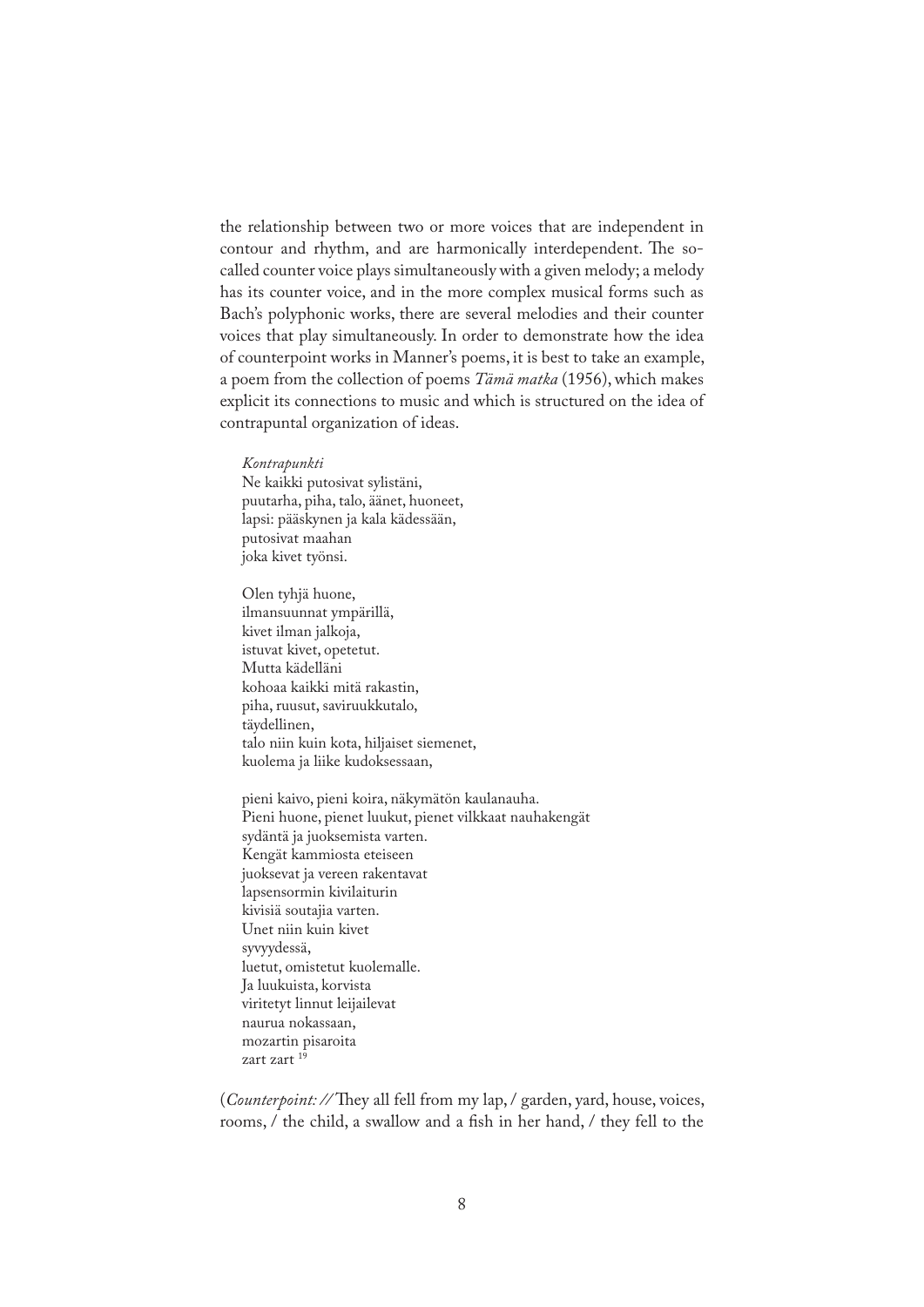earth / which pushed up the stones. // I am an empty room, / amidst compass points, / and trees wrapped in snow, / cold, cold, empty. / But on my hand / everything I loved rises up, / the yard, the roses, the flowerpot house, / perfect, / the house like a tent, quiet seeds, / death and movement in its fibre, // a small well, a small dog, an invisible neckband. / A small room, small shutters, small lively lace-ups / for the heart and for running.  $\frac{1}{\pi}$  The shoes run from the chamber to  $\frac{1}{\pi}$  the atrium and with childish fingers / build a stone jetty into blood / for rowers made of stone. // Dreams like stones / in the deep, / numbered, dedicated to death. / And from between the shutters, from ears // tuned birds flutter / laughter in their beaks / drops of Mozart / zart zart. (20)

In terms of poetic imagery, the poem is based on a central trope: the house as the metaphor of the self. Throughout the poem, the different parts of the house are assimilated with the various parts of the human body: lap, hand, heart, and ears. Also parts of house are included: an empty room which is a metaphor of the self, a yard, a chamber and an atrium. All these parts are constituents of a human being both in psychological and physical sense. As to the function and significance of counterpoint in this poem, life and death are melodies that run throughout the poem. They are poetic motifs that are analogical to musical melody and its counter melody. At times, as in the passage that describes the transition from life to death these otherwise independent motifs/ melodies play simultaneously and hence become interdependent. Here, a transformation occurs: the representatives of vital youthful flow of life, the "small lively lace-ups/ for the heart and for running" and "shoes that run from the chamber to the atrium", are transformed into messengers of death. The process of fossilizing and of dying is underway. The shoes that run from the chamber to the atrium build "with childish �ngers/ a stone jetty into blood for rowers made of stone".

In addition, there is a second counterpoint of the life and death in the middle of the poem, "the house like a tent, quiet seeds, death and movement in its fibre". This image is called the oxymoron: antithetical concepts are contained in an image of "living death". It can also be said that both the vertical axis (harmony) and horizontal axis (melodic line) of contrapuntal technique are re�ected on the contents, the fictional world of the poem. There are descriptions of vertical and horizontal movements in the poem: the image of loss at the beginning of the poem: "They all fell from my lap (...) But on my hand everything I loved rises up." There is also a passage such as "the dreams like stones" mentioned at the end of the poem, "in the deep", and "dedicated to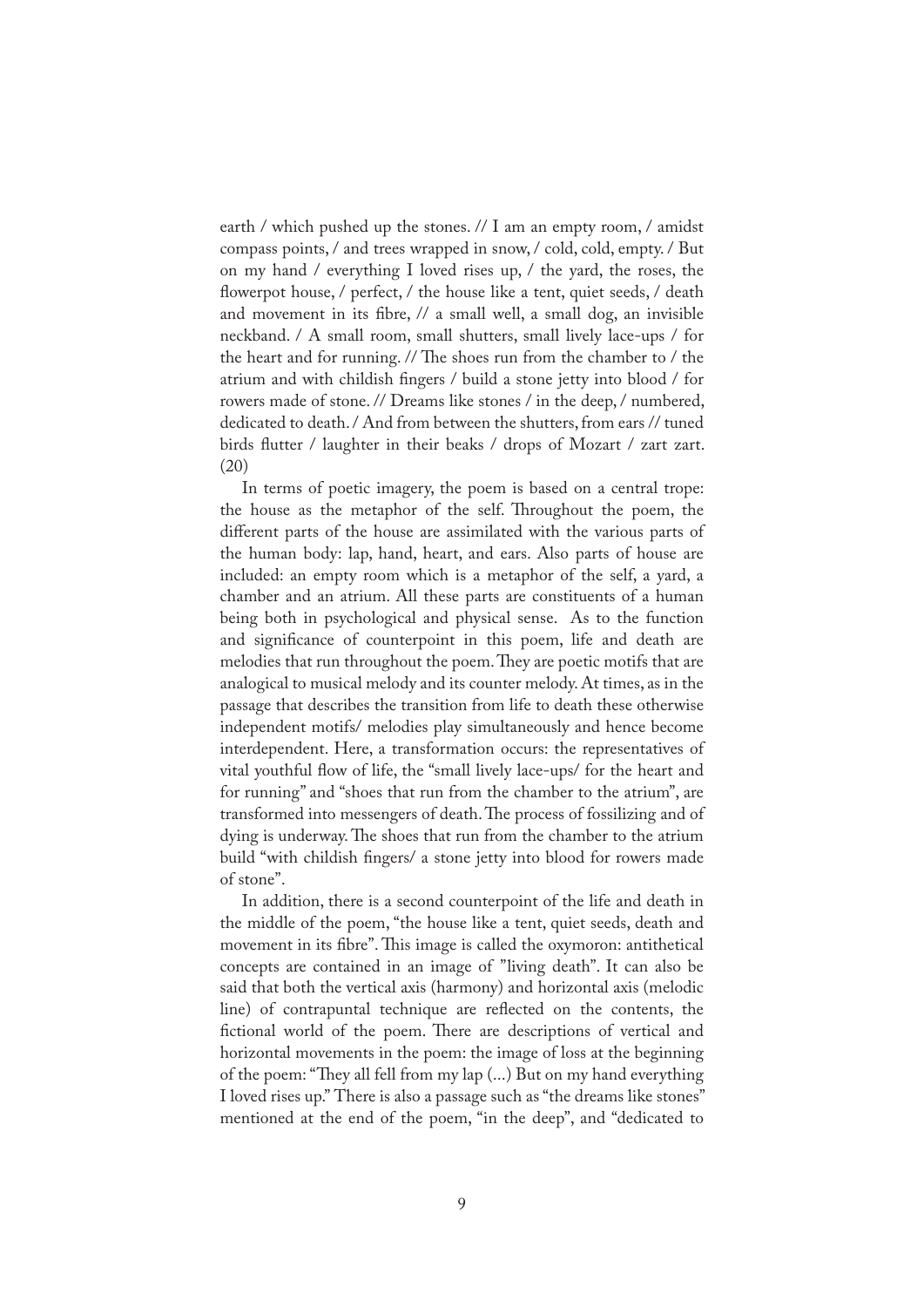death", and in counter voice to that there is the music that soars high with birds, laughter and joy, and with drops of Mozart.

In conclusion, as the poems of Eeva-Liisa Manner have shown, the primary concern of intermedial research should be less a matter of terminological debate which is sometimes based too much on abstract metaphors and images, more the concrete analysis of the ways literature interact with other forms of art in a historically, socially and culturally changing constructions.

#### Notes

1 John Sallis, *On translation*, Bloomington: Indiana University Press cop. 2002, xi.

2 See *Literatur intermedial. Paradigmenbildung zwischen 1918 und 1968*. Herausgegeben von Wolf G. Schmidt; Herausgegeben von Thomas Valk, Gruyter 2009.

3 "Was heisst (hier) Intermedialität?", in Ulf Bleckmann (Ed.), *Intermedialität. Vom Bild zum text*, Bielefeld 1994, p. 18.

4 Werner Wolf, "Intermedialität. Ein weites Feld und eine Herausforderung für die Literaturwissenschaft", in Foltineck and Leitgeb (Eds.), *Literaturwissenschaft: intermedial – interdisziplinär*, Wien, 2002 p. 167.

<sup>5</sup> Wolf, *The Musicalisation of Fiction. A Study in the Theory and History of Intermediality*, Amsterdam, Atlanta. GA: Rodopi, 1999, p. 1.

6 Stefanie Stockhorst, "Intermediale Erzählstrategien im urbanen Kontext" *Literatur intermedial* 2009 Gruyter.

7 Irina Rajewski, *Intermedialität*, Tübingen, Basel 2002, p. 157.

<sup>8</sup> Thomas J. Hines, *Collaborative Form. Studies in the Relations of the Arts*, Kent 1991.

9 W.J.T. Mitchell, "Spatial Form in Literature" in Critical Inquiry 1980: 6.; W.J.T. Mitchell, *Picture �eory*, Chicago 1994.

<sup>10</sup> *Discours, récit, image*, Liege-Bruxelles, 1989.

11 "Medier i samspel" in *Intermedialitet: Ord, bild och ton i samspel*, Lund 2002.

12 Wolf 1999, pp. 55−70.

13 See Horst Petri, *Literatur und Musik: Form und Strukturparallelen*, Göttingen 1964, Steven Paul Scher, *Verbal Music in German Literature*. New Haven 1968, Calvin S. Braun, *Music and Literature: A Comparison of the Arts.* Hanover 1948 /1987, Peter V. Zima, *Literatur intermedial. Musik, Malerei, Photographie, Film.* Darmstadt, 1995.

14 Eeva-Liisa Manner, *Kirkas,hämärä, kirkas, Collected poems by Eevaliisa Manner*. Juva 1999, p. 90.